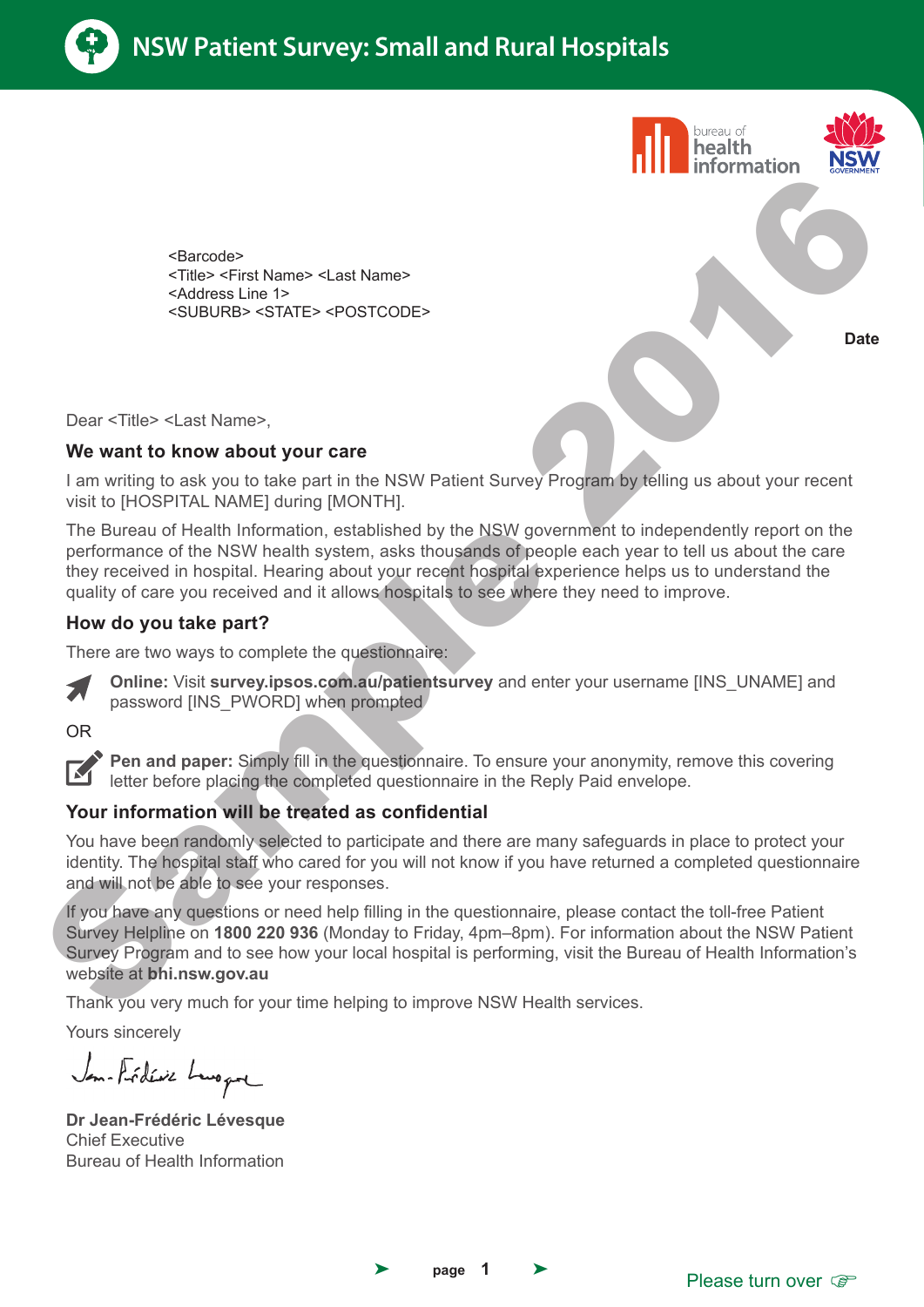# **How to complete the survey**

This survey is about your recent experience as an admitted patient in the hospital named on the previous page. If you have been an admitted patient more than once during the month specified on the previous page, please answer about your most recent experience.

For each question, please use a blue or black pen to mark the box  $\mathbf{\nabla}$  next to the answer you choose, as shown below.

#### *Example only*

 **How clean were the wards or rooms you stayed in while in this hospital?**

**Very clean** 

**X** Fairly clean

 $\Box$  Not very clean

 $\Box$  Not at all clean

Sometimes you will find the box you have marked has an instruction to go to another question. By following the instructions carefully you will be able to move past questions that do not apply to you.

If you would prefer not to answer individual questions, leave them blank but please complete the rest of the survey.

If you make a mistake or wish to change a response, simply fill in that box and mark the correct box like this:  $\blacksquare$  $|\mathbf{x}|$ 

If someone is helping you to complete this survey, please ensure the answers given are from your point of view, and not the opinion of the person helping you.

If you prefer a language other than English, please refer to the separate language sheet for information on the Healthcare Interpreter Service.

Please do not write your name or address on the survey.

#### **When you have finished**

- $\rightarrow$  Remove the covering letter by tearing along the perforated line.
- → Place the completed survey in the "Reply Paid" envelope and post it. You do not have to use a stamp.
- $\rightarrow$  If you have misplaced the "Reply Paid" envelope, please mail to our survey processing centre at the following address (no stamp is required):

**NSW Patient Survey Ipsos Social Research Institute Reply Paid 84599 Hawthorn VIC 3122**

# **Some questions and answers**

#### **Why are you carrying out the survey?**

The NSW Patient Survey gathers information about your experience of health services. By completing the survey, you are helping to improve health services in NSW.

#### **How do I make a formal complaint about my experience in hospital?**

Please contact the hospital directly.

Alternatively, you can get more information about your options at the following website:

**www.health.nsw.gov.au/patientconcerns** 

#### **What happens to my survey responses?**

Your survey responses will be de-identified and then processed with responses from other people who completed the survey to form a report. These reports will then be provided to NSW Health and local hospitals to help them to improve health services.

Your responses will be treated in the strictest confidence and no identifying information will be given to NSW Health, the hospital or health service you attended, your doctor or other health provider unless required by law. Your responses will not affect any future health services that may be provided to you.

#### **How is my privacy protected?**

Your privacy is protected by legislation. Ipsos has been provided with your name and address by NSW Health for the purpose of sending you this survey only, and will keep your contact details confidential.

After all surveys are processed, identifying information will be destroyed and Ipsos will then no longer be able to identify the responses you provided. However, for the period that identifiable details remain, you will be able to contact Ipsos through the toll-free Patient Survey Helpline to ask to see your responses, or to request that some or all of your information be deleted. previous gape, please answer about your most<br>
recent experience.<br>
From each beach on the state that the point of the person are from the person are the control of the answer you choose. The result of the state of the file

You can get more information about privacy and confidentiality by calling the toll-free Patient Survey Helpline or at the following website:

**www.bhi.nsw.gov.au/nsw\_patient\_survey\_ program/privacy**

#### **How do I get more information about the survey?**

Please contact the toll-free Patient Survey Helpline on **1800 220 936** (Monday to Friday, 4pm–8pm, excluding public holidays).

page 2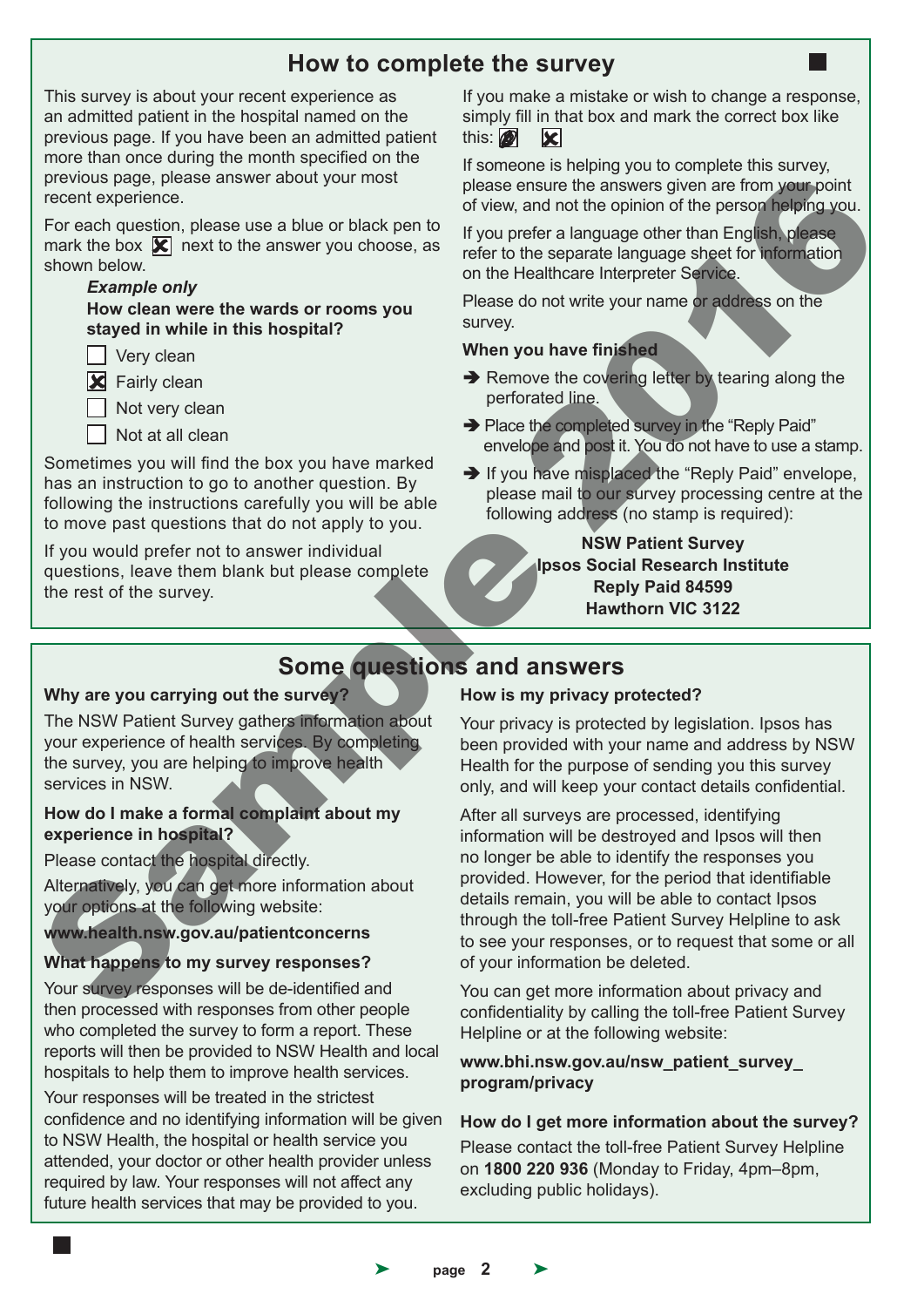

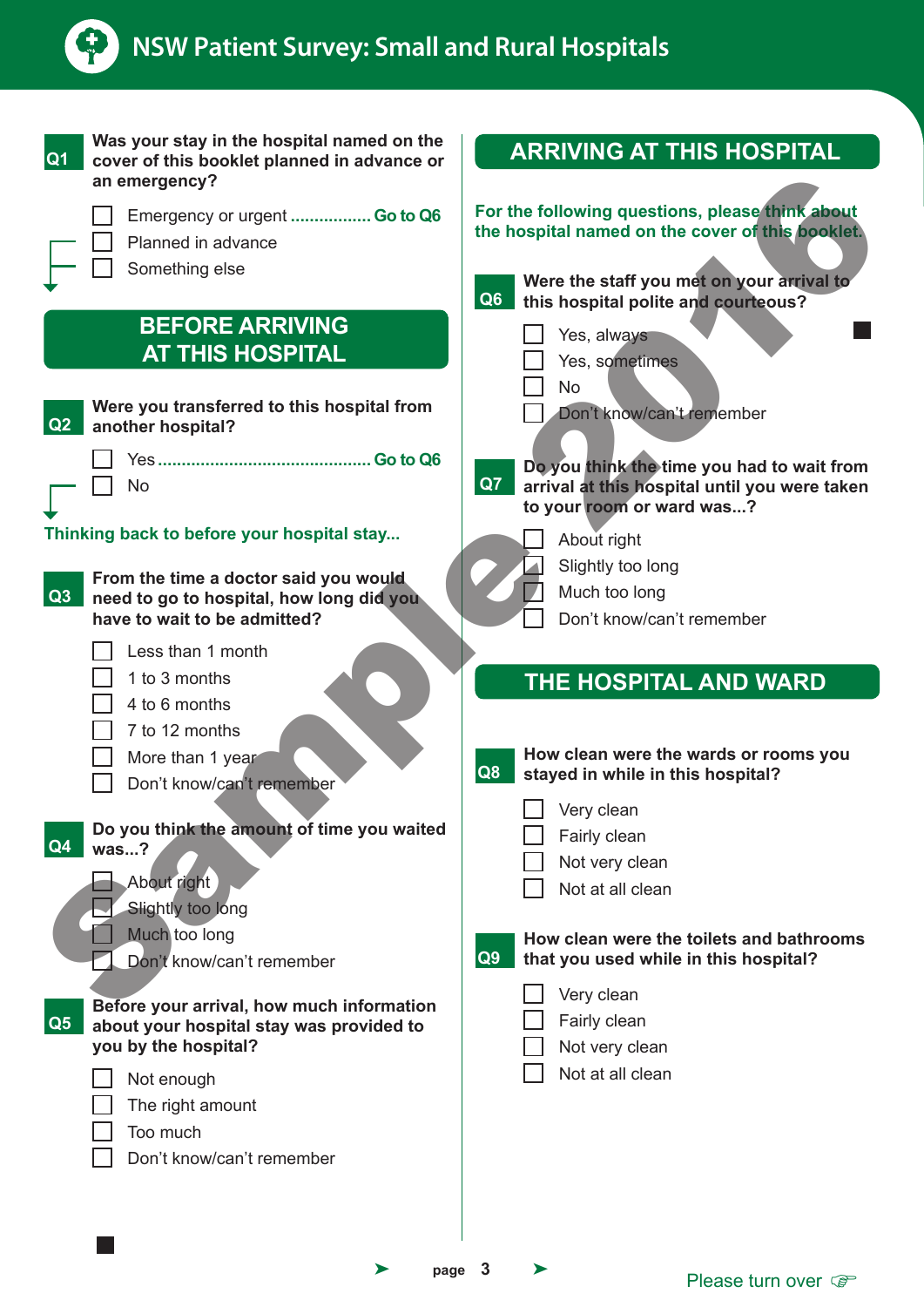|            | Did you see nurses wash their hands, or<br>Q10 use hand gel to clean their hands, before<br>touching you? |            | Did you have any special dietary needs<br>Q16 (e.g. vegetarian, diabetic, food allergies,<br>religious, cultural, or related to your<br>treatment)? |
|------------|-----------------------------------------------------------------------------------------------------------|------------|-----------------------------------------------------------------------------------------------------------------------------------------------------|
|            | Yes, always                                                                                               |            |                                                                                                                                                     |
|            | Yes, sometimes                                                                                            |            | Yes                                                                                                                                                 |
|            | No, I did not see this                                                                                    |            |                                                                                                                                                     |
|            | Can't remember                                                                                            |            |                                                                                                                                                     |
|            |                                                                                                           | <b>Q17</b> | Was the hospital food suitable for your<br>dietary needs?                                                                                           |
| Q11        | Did you see doctors wash their hands,                                                                     |            |                                                                                                                                                     |
|            | or use hand gel to clean their hands, before<br>touching you?                                             |            | Yes, always                                                                                                                                         |
|            |                                                                                                           |            | Yes, sometimes                                                                                                                                      |
|            | Yes, always                                                                                               |            | <b>No</b>                                                                                                                                           |
|            | Yes, sometimes                                                                                            |            | Don't know/can't remember                                                                                                                           |
|            | No, I did not see this                                                                                    |            |                                                                                                                                                     |
|            | I was not treated by a doctor                                                                             |            | <b>DOCTORS</b>                                                                                                                                      |
|            | Can't remember                                                                                            |            |                                                                                                                                                     |
|            |                                                                                                           |            |                                                                                                                                                     |
|            | Were you given enough privacy when being                                                                  |            | Were you treated by a doctor during your                                                                                                            |
| Q12        | examined or treated?                                                                                      |            | Q18 stay in this hospital?                                                                                                                          |
|            | Yes, always                                                                                               |            | Yes                                                                                                                                                 |
|            | Yes, sometimes                                                                                            |            |                                                                                                                                                     |
|            | <b>No</b>                                                                                                 |            | Don't know/can't remember  Go to Q22                                                                                                                |
|            |                                                                                                           |            |                                                                                                                                                     |
| <b>Q13</b> | Were you given enough privacy when<br>discussing your condition or treatment?                             |            | If you needed to talk to a doctor, did you<br>Q19 get the opportunity to do so?                                                                     |
|            | Yes, always                                                                                               |            | Yes, always                                                                                                                                         |
|            | Yes, sometimes                                                                                            |            | Yes, sometimes                                                                                                                                      |
|            | No                                                                                                        |            | No, I did not get the opportunity                                                                                                                   |
|            |                                                                                                           |            | I had no need to talk to a doctor                                                                                                                   |
|            |                                                                                                           |            |                                                                                                                                                     |
|            | <b>FOOD</b>                                                                                               |            | When you had important questions to ask                                                                                                             |
|            |                                                                                                           | Q20        | a doctor, did they answer in a way you                                                                                                              |
|            | Did you have any hospital food during this                                                                |            | could understand?                                                                                                                                   |
|            | Q14 stay?                                                                                                 |            | Yes, always                                                                                                                                         |
|            | Yes                                                                                                       |            | Yes, sometimes                                                                                                                                      |
|            | No.                                                                                                       |            | No, I did not get answers I could understand                                                                                                        |
|            |                                                                                                           |            | I did not ask any questions                                                                                                                         |
|            | How would you rate the hospital food?                                                                     |            |                                                                                                                                                     |
| Q15        | Very good                                                                                                 |            | In your opinion, did the doctors who treated                                                                                                        |
|            | Good                                                                                                      |            | Q21 you know enough about your medical                                                                                                              |
|            | Neither good nor poor                                                                                     |            | history?                                                                                                                                            |
|            | Poor                                                                                                      |            | Yes, always                                                                                                                                         |
|            | Very poor                                                                                                 |            | Yes, sometimes                                                                                                                                      |
|            |                                                                                                           |            | <b>No</b>                                                                                                                                           |
|            |                                                                                                           |            |                                                                                                                                                     |
|            |                                                                                                           |            |                                                                                                                                                     |
|            | ➤<br>page                                                                                                 | 4          | ⋗                                                                                                                                                   |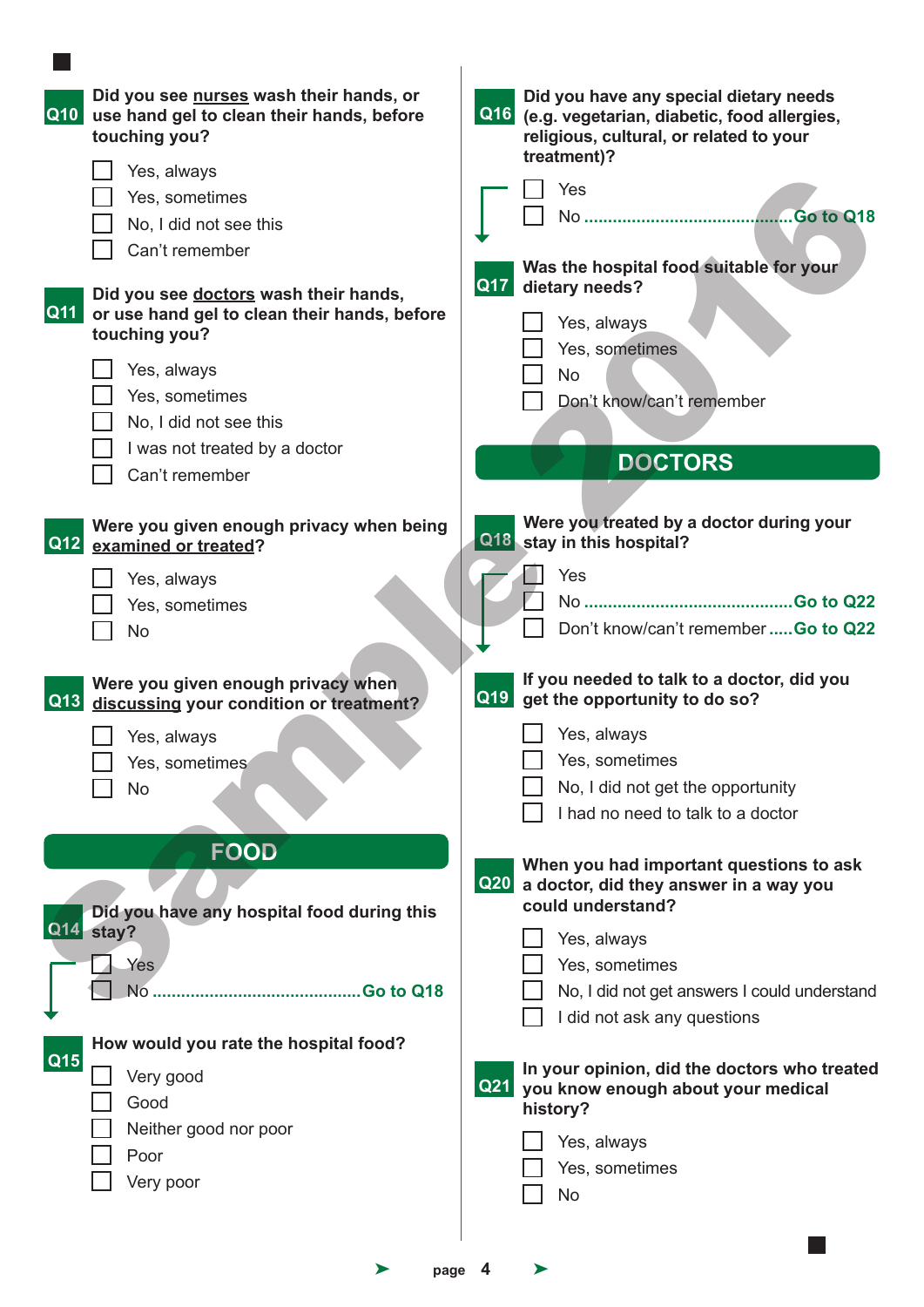| <b>NURSES</b>                                                                                                                                        | Did you have worries or fears about your<br><b>Q27</b><br>condition or treatment while in this<br>hospital?                 |
|------------------------------------------------------------------------------------------------------------------------------------------------------|-----------------------------------------------------------------------------------------------------------------------------|
| If you needed to talk to a nurse, did you get<br>Q <sub>22</sub><br>the opportunity to do so?                                                        | Yes                                                                                                                         |
| Yes, always<br>Yes, sometimes<br>No, I did not get the opportunity<br>I had no need to talk to a nurse                                               | Did a health professional discuss your<br><b>Q28</b><br>worries or fears with you?                                          |
| When you had important questions to ask<br>Q23<br>a nurse, did they answer in a way you could<br>understand?                                         | Yes, completely<br>Yes, to some extent<br><b>No</b>                                                                         |
| Yes, always<br>Yes, sometimes<br>No, I did not get answers I could understand<br>I did not ask any questions                                         | Were you involved, as much as you<br>Q29<br>wanted to be, in decisions about your care<br>and treatment?<br>Yes, definitely |
| In your opinion, did the nurses who<br>Q <sub>24</sub><br>treated you know enough about your care<br>and treatment?                                  | Yes, to some extent<br><b>No</b><br>I was not well enough<br>I did not want or need to be involved                          |
| Yes, always<br>Yes, sometimes<br><b>No</b>                                                                                                           | If your family or someone else close to you<br>Q30<br>wanted to talk to a health professional, did                          |
| Did nurses ask your name or check<br>$\overline{Q25}$<br>your identification band before giving you<br>any medications, treatments or tests?         | they get the opportunity to do so?<br>Yes, definitely<br>Yes, to some extent                                                |
| $\Box$ Yes, always<br>Yes, sometimes<br>No, they did not ask my name or check                                                                        | No, they did not get the opportunity<br>Not applicable to my situation<br>Don't know/can't say                              |
| my identification band<br>Not applicable to my situation<br>Don't know/can't remember                                                                | How would you rate how well the health<br>Q31<br>professionals worked together?                                             |
| <b>YOUR TREATMENT AND CARE</b><br>For the following questions, please think about all                                                                | Very good<br>Good<br>Neither good nor poor                                                                                  |
| the health professionals who treated or examined<br>you in the hospital named on the cover of this<br>booklet, including doctors, nurses and others. | Poor<br>Very poor                                                                                                           |
| During your stay in this hospital, how much<br>Q26<br>information about your condition or<br>treatment was given to you?                             | Did you ever receive conflicting information<br>Q32<br>about your condition or treatment from<br>health professionals?      |
| Not enough<br>The right amount<br>Too much<br>Not applicable to my situation                                                                         | Yes<br>No                                                                                                                   |

| page 5 |  |
|--------|--|
|        |  |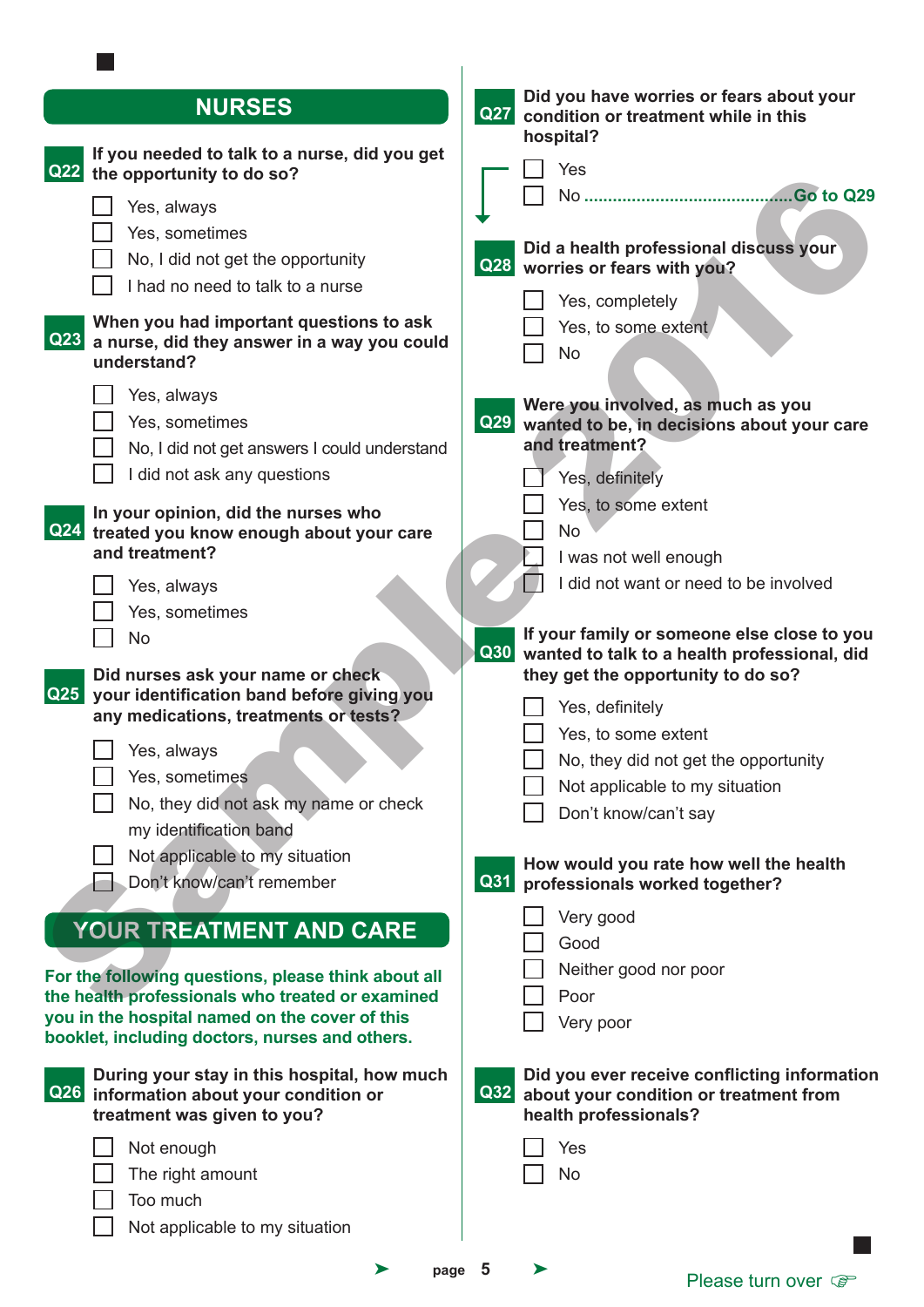| Was a call button placed within easy reach?<br>Q33<br>Yes, always<br>Yes, sometimes<br><b>No</b><br>Not applicable to my situation<br>Don't know/can't remember<br>Did you feel you were treated with respect<br>$\vert$ Q34<br>and dignity while you were in this hospital?                                                                       | Q36<br><b>Q37</b> | Did you have confidence and trust in the<br>health professionals treating you?<br>Yes, always<br>Yes, sometimes<br><b>No</b><br>Were the health professionals kind and<br>caring towards you?<br>Yes, always<br>Yes, sometimes                                               |    |                                          |
|----------------------------------------------------------------------------------------------------------------------------------------------------------------------------------------------------------------------------------------------------------------------------------------------------------------------------------------------------|-------------------|------------------------------------------------------------------------------------------------------------------------------------------------------------------------------------------------------------------------------------------------------------------------------|----|------------------------------------------|
| Yes, always<br>Yes, sometimes<br>No                                                                                                                                                                                                                                                                                                                |                   | <b>No</b><br>Overall, how would you rate the health                                                                                                                                                                                                                          |    |                                          |
| Were you ever treated unfairly for any of the<br>$\vert$ Q35<br>reasons below?<br>Please $\boxed{\mathsf{x}}$ all the boxes that apply to you<br>Your age<br>Your sex<br>Your ethnic background<br>Your religion<br>Your sexual orientation<br>A disability that you have<br><b>Marital status</b><br>Something else<br>I was not treated unfairly | Q38<br>Q39        | professionals who treated you?<br>Very good<br>Good<br>Neither good nor poor<br>Poor<br>Very poor<br>While in this hospital, did you receive<br>or see any information about how to<br>comment or complain about your care?<br>Yes<br><b>No</b><br>Don't know/can't remember |    |                                          |
| During your stay in this hospital, did staff assist you when you needed help for any of the following?<br>Q40 Please <b>X</b> one box for each line                                                                                                                                                                                                | Yes,<br>always    | Yes,<br>sometimes                                                                                                                                                                                                                                                            | No | I did not need<br>assistance wit<br>this |
| <b>Eating or drinking</b><br><b>Taking medication</b>                                                                                                                                                                                                                                                                                              |                   |                                                                                                                                                                                                                                                                              |    |                                          |

#### **Q40 During your stay in this hospital, did staff assist you when you needed help for any of the following? Please X** one box for each line I did not need

|                                            | Yes,<br>always | Yes,<br>sometimes | <b>No</b> | <u>I UIU IIUL IIUU I</u><br>assistance with<br>this |
|--------------------------------------------|----------------|-------------------|-----------|-----------------------------------------------------|
| <b>Eating or drinking</b>                  |                |                   |           |                                                     |
| <b>Taking medication</b>                   |                |                   |           |                                                     |
| Going to the toilet                        |                |                   |           |                                                     |
| Adjusting your position in bed             |                |                   |           |                                                     |
| <b>Standing up or walking</b>              |                |                   |           |                                                     |
| <b>Getting dressed</b>                     |                |                   |           |                                                     |
| Getting in or out of a wheelchair or chair |                |                   |           |                                                     |
| Using the telephone or television          |                |                   |           |                                                     |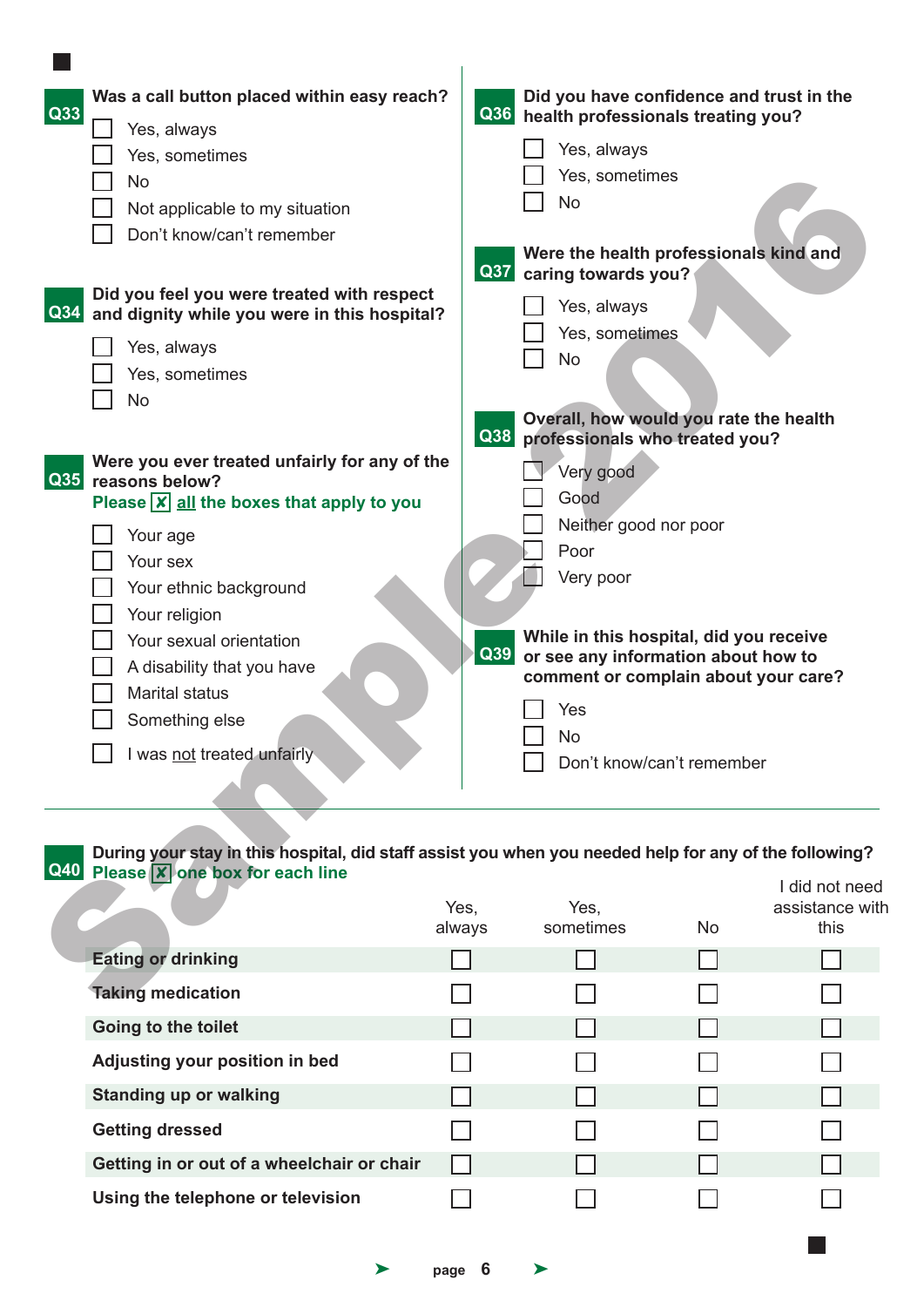| <b>PAIN</b>                                                                                                                                                                                                                                                                                                                                                                                     | How long did you stay at the other<br>Q45<br>healthcare facility before returning to this<br>hospital?                                                                                                                                                                                                                                                                                                                                                                                    |
|-------------------------------------------------------------------------------------------------------------------------------------------------------------------------------------------------------------------------------------------------------------------------------------------------------------------------------------------------------------------------------------------------|-------------------------------------------------------------------------------------------------------------------------------------------------------------------------------------------------------------------------------------------------------------------------------------------------------------------------------------------------------------------------------------------------------------------------------------------------------------------------------------------|
| Were you ever in any pain while in this<br>Q41<br>hospital?<br>Yes                                                                                                                                                                                                                                                                                                                              | I returned on the same day<br>I returned the next day<br>I stayed for two or more nights<br>Don't know/can't remember                                                                                                                                                                                                                                                                                                                                                                     |
| Do you think the hospital staff did<br>Q42<br>everything they could to help manage your<br>pain?<br>Yes, definitely<br>Yes, to some extent<br><b>No</b>                                                                                                                                                                                                                                         | What was the reason you were sent to the<br><b>Q46</b><br>other healthcare facility?<br>Please $\overline{X}$ all the boxes that apply to you<br><b>Tests</b><br>Review by other health professionals<br>Surgery or other procedure                                                                                                                                                                                                                                                       |
| <b>VISITS TO OTHER</b><br><b>HEALTHCARE FACILITIES</b>                                                                                                                                                                                                                                                                                                                                          | Rehabilitation<br>To be nearer to my home and/or family<br>Other                                                                                                                                                                                                                                                                                                                                                                                                                          |
| This section asks about visits to other healthcare<br>facilities (e.g. pathology clinics, radiology clinics,<br>other hospitals) while you were staying at the<br>hospital named on the cover of this booklet.                                                                                                                                                                                  | Did you experience any of the following<br>Q47<br>issues when being taken to the other<br>healthcare facility?<br>Please $\overline{X}$ all the boxes that apply to you                                                                                                                                                                                                                                                                                                                   |
| During your stay at this hospital, were you<br>Q43<br>sent to another healthcare facility for tests<br>or treatment before returning to this<br>hospital?<br>Yes<br>No<br>Go to Q49<br>Before leaving, did a health professional<br>Q44<br>explain the reason for the visit in a way you<br>could understand?<br>Yes, completely<br>Yes, to some extent<br>No<br>Not applicable to my situation | The transport there was delayed<br>I missed out on scheduled meal times<br>The travel was uncomfortable or painful<br>I did not receive my medications when<br>I should have<br>I waited a long time for treatment/tests<br>The staff were not expecting me<br>I did not experience these issues<br>In your opinion, was your relevant medical<br>Q48<br>information provided to the healthcare<br>professionals at this other facility?<br>Yes<br><b>No</b><br>Don't know/can't remember |
|                                                                                                                                                                                                                                                                                                                                                                                                 |                                                                                                                                                                                                                                                                                                                                                                                                                                                                                           |

 $\sim$ 

➤ **page 7** ➤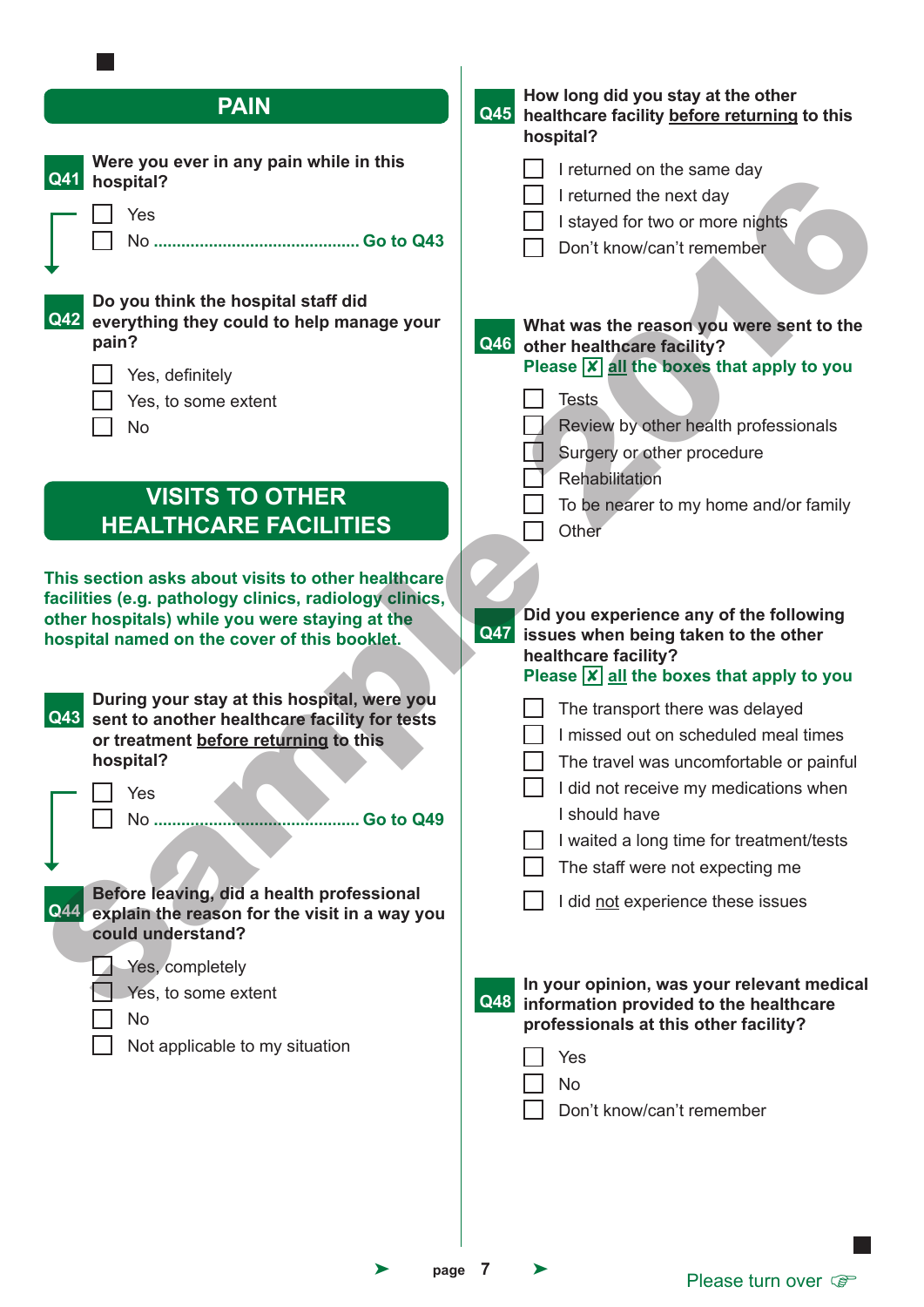| <b>COMPLICATIONS</b>                                                                            | Did you feel involved in decisions about<br>Q53 your discharge from this hospital?                                                  |
|-------------------------------------------------------------------------------------------------|-------------------------------------------------------------------------------------------------------------------------------------|
| Not including the reason you came to                                                            | Yes, definitely                                                                                                                     |
| Q49<br>hospital, during your hospital stay, or                                                  | Yes, to some extent                                                                                                                 |
| soon afterwards, did you experience any of<br>the following complications or problems?          | No, I did not feel involved                                                                                                         |
| Please $\boxed{\mathsf{x}}$ all the boxes that apply to you                                     | I did not want or need to be involved                                                                                               |
| An infection                                                                                    |                                                                                                                                     |
| Uncontrolled bleeding                                                                           | Thinking about when you left this hospital,                                                                                         |
| A negative reaction to medication                                                               | Q54<br>were you given enough information about                                                                                      |
| Complications as a result of an operation                                                       | how to manage your care at home?                                                                                                    |
| or surgical procedure                                                                           | Yes, completely                                                                                                                     |
| Complications as a result of tests, X-rays                                                      | Yes, to some extent                                                                                                                 |
| or scans                                                                                        | No, I was not given enough                                                                                                          |
| A blood clot                                                                                    | did not need this type of information                                                                                               |
| A pressure wound or bed sore                                                                    |                                                                                                                                     |
| A fall                                                                                          | Did hospital staff take your family and                                                                                             |
| Any other complication or problem                                                               | Q55 home situation into account when planning<br>your discharge?                                                                    |
| None of these  Go to Q52                                                                        | Yes, completely                                                                                                                     |
| Was the impact of this complication or                                                          | Yes, to some extent                                                                                                                 |
| Q50<br>problem ?                                                                                | No, staff did not take my situation                                                                                                 |
| Very serious                                                                                    | into account                                                                                                                        |
| Fairly serious                                                                                  | It was not necessary                                                                                                                |
| Not very serious                                                                                | Don't know/can't remember                                                                                                           |
| Not at all serious                                                                              |                                                                                                                                     |
|                                                                                                 | Thinking about when you left this hospital,                                                                                         |
| In your opinion, were members of<br>Q51 the hospital staff open with you about this             | Q56 were adequate arrangements made by the                                                                                          |
| complication or problem?                                                                        | hospital for any services you needed?                                                                                               |
| Yes, completely                                                                                 | Yes, completely                                                                                                                     |
| Yes, to some extent                                                                             | Yes, to some extent                                                                                                                 |
| No                                                                                              | No, arrangements were not adequate                                                                                                  |
| Not applicable, as it happened after I left                                                     | These services are not offered in the area                                                                                          |
|                                                                                                 | It was not necessary                                                                                                                |
| <b>LEAVING THIS HOSPITAL</b>                                                                    |                                                                                                                                     |
| Thinking now about when you left the hospital<br>named on the cover of this booklet and did not | Did hospital staff tell you who to contact<br>Q57 if you were worried about your condition or<br>treatment after you left hospital? |
| return there                                                                                    | Yes                                                                                                                                 |
| At the end of your stay in this hospital,                                                       | <b>No</b>                                                                                                                           |
| Q52 where did you go?                                                                           | Don't know/can't remember                                                                                                           |
| I went to another facility                                                                      |                                                                                                                                     |
| or hospital Go to Q67                                                                           |                                                                                                                                     |
| I went home, or to stay with                                                                    |                                                                                                                                     |
| friends/familyGo to Q53                                                                         |                                                                                                                                     |
| ➤<br>page                                                                                       | 8<br>⋗                                                                                                                              |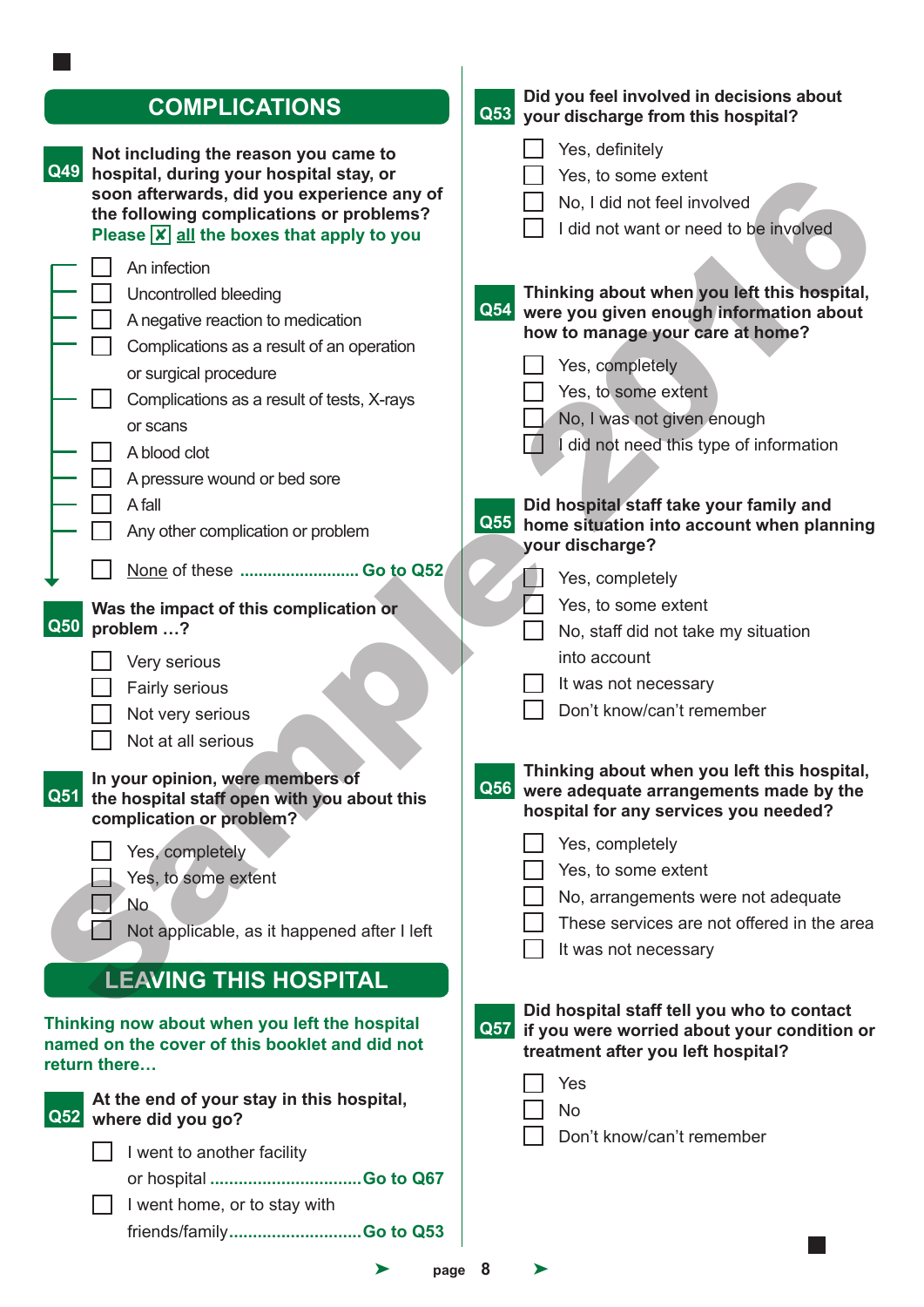| $\overline{\text{Q}58}$ | Were you given or prescribed any<br>new medication to take at home?                                                                                                                   | On the day you left this hospital, was your<br>$\vert$ Q63 $\vert$<br>discharge delayed?                                                                                                                                                                                                                                        |
|-------------------------|---------------------------------------------------------------------------------------------------------------------------------------------------------------------------------------|---------------------------------------------------------------------------------------------------------------------------------------------------------------------------------------------------------------------------------------------------------------------------------------------------------------------------------|
|                         | Yes<br><b>No</b><br>Go to Q63                                                                                                                                                         | Yes                                                                                                                                                                                                                                                                                                                             |
| $\vert$ Q59 $\vert$     | Did a health professional in this hospital<br>explain the purpose of this medication in a<br>way you could understand?<br>Yes, completely<br>Yes, to some extent<br><b>No</b>         | How long was the delay?<br>Q64<br>Less than 1 hour<br>At least 1 hour but less than 2 hours<br>At least 2 hours but less than 4 hours<br>4 hours or longer<br>Don't know/can't remember                                                                                                                                         |
|                         | Did a health professional in this hospital<br>Q60 tell you about medication side effects to<br>watch for?                                                                             | Did a member of staff explain the reason<br>Q65 for the delay?                                                                                                                                                                                                                                                                  |
|                         | Yes, completely<br>Yes, to some extent<br><b>No</b>                                                                                                                                   | <b>Yes</b><br>No.                                                                                                                                                                                                                                                                                                               |
| $\overline{Q61}$        | Did you feel involved in the decision to use<br>this medication in your ongoing treatment?                                                                                            | What were the main reasons for the delay?<br><b>Q66</b> Please <b>X</b> all the boxes that apply to you<br>I had to wait for medicines                                                                                                                                                                                          |
|                         | Yes, completely<br>Yes, to some extent<br>No, I did not feel involved.                                                                                                                | I had to wait to see a health professional<br>I had to wait for an ambulance or hospital<br>transport                                                                                                                                                                                                                           |
|                         | I did not want or need to be involved                                                                                                                                                 | I had to wait for the discharge letter<br>$\Box$<br>was not well enough<br>Some other reason                                                                                                                                                                                                                                    |
| <b>Q62</b>              | Did you experience any of the following<br>problems regarding your medication?<br>Please $\boxed{\mathsf{x}}$ all the boxes that apply to you                                         | Don't know/can't remember                                                                                                                                                                                                                                                                                                       |
|                         | The hospital did not have the medication<br>I was given an insufficient supply of                                                                                                     | <b>EXPENSES</b>                                                                                                                                                                                                                                                                                                                 |
|                         | my medication<br>The chemist was not open at a<br>convenient time<br>It was difficult to get to the chemist<br>The medication had to be ordered in by<br>the chemist<br>None of these | How much money (that you will not get<br>$\overline{Q67}$<br>back) did you pay for expenses related to<br>your hospital stay (e.g. hospital costs,<br>transport, accommodation for you or those<br>accompanying you)?<br>Nothing<br>Less than \$100<br>\$100 to less than \$1000<br>\$1000 or more<br>Don't know/can't remember |
|                         |                                                                                                                                                                                       |                                                                                                                                                                                                                                                                                                                                 |
|                         |                                                                                                                                                                                       |                                                                                                                                                                                                                                                                                                                                 |

**Contract** 

➤ **page 9** ➤

Please turn over  $\mathcal{F}$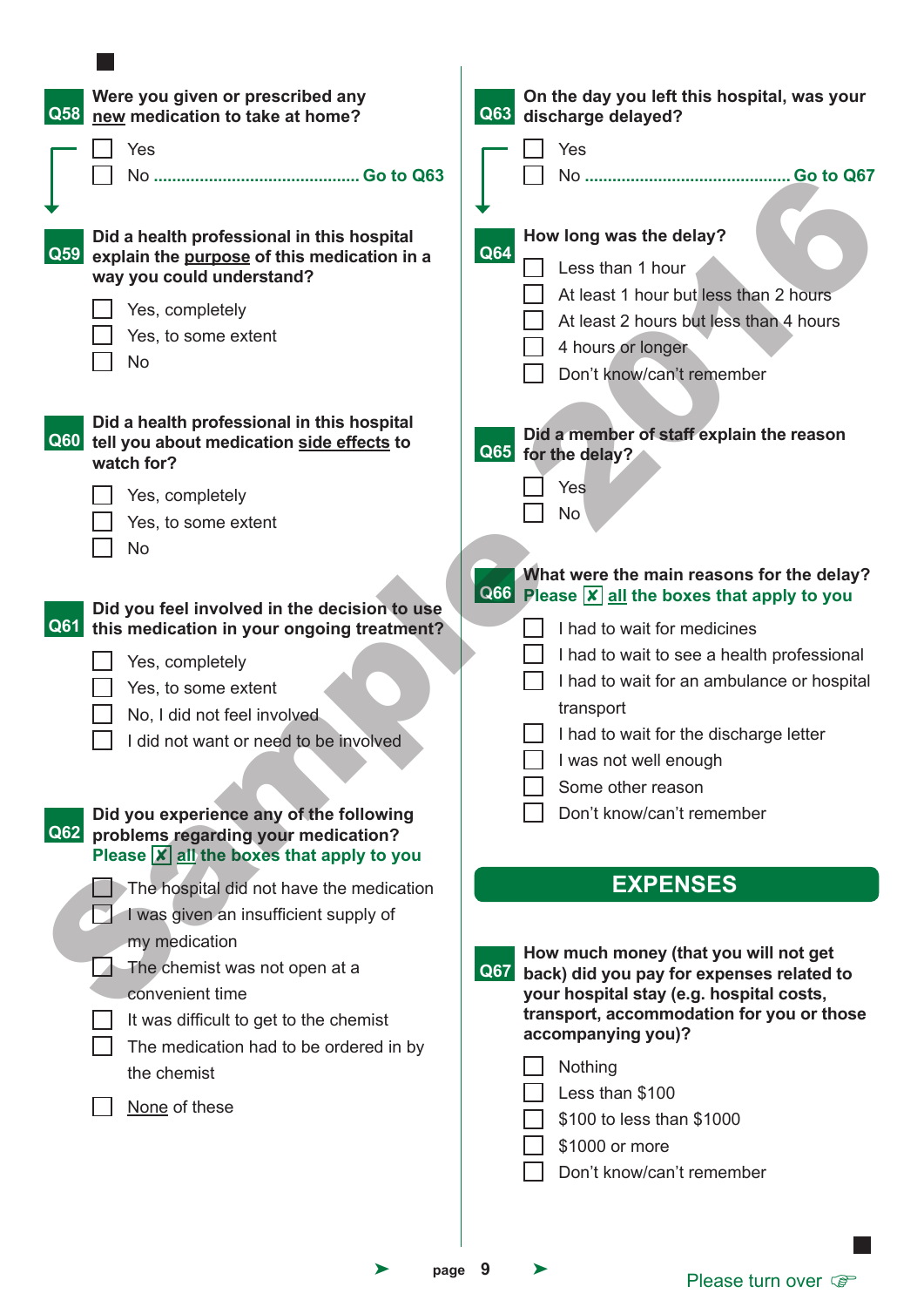| Please answer the following questions about      |  |
|--------------------------------------------------|--|
| your overall experience at the hospital named on |  |
| the cover of this booklet.                       |  |

| your overall experience at the hospital named on<br>the cover of this booklet.<br>Overall, how would you rate the care you<br>Q68<br>received while in this hospital?     | Q73 hospital help you?<br>Yes, definitely<br>Yes, to some extent<br>No, not at all                                                                                                       |
|---------------------------------------------------------------------------------------------------------------------------------------------------------------------------|------------------------------------------------------------------------------------------------------------------------------------------------------------------------------------------|
| Very good<br>Good<br>Neither good nor poor<br>Poor<br>Very poor                                                                                                           | Is the problem you went to hospital for ?<br>Q74<br>Much better<br>A little better<br>About the same<br>A little worse<br>Much worse                                                     |
| How well organised was the care you<br>Q69<br>received in this hospital?<br>Very well organised<br>Fairly well organised                                                  | In the week before your hospital stay,<br>Q75 how difficult was it for you to carry out<br>your normal daily activities (e.g. physical<br>activity, going to work, caring for children)? |
| Not well organised<br>If asked about your hospital experience<br><b>Q70</b><br>by friends and family how would you<br>respond?                                            | Not at all difficult<br>Only a little difficult<br>Somewhat difficult<br>Very difficult<br>Too difficult to do                                                                           |
| I would speak highly of this hospital<br>I would neither speak highly nor be critical<br>I would be critical of this hospital                                             | About one month after your discharge from<br>Q76 hospital, how difficult was it for you to<br>carry out your normal daily activities?<br>Not at all difficult                            |
| Did you want to make a complaint about<br>Q71<br>something that happened in this hospital?<br>No, I did not want to make                                                  | Only a little difficult<br>Somewhat difficult<br>Very difficult<br>Too difficult to do                                                                                                   |
| Yes, and I did complainGo to Q73<br>Yes, but I did not complain<br>Why didn't you make a complaint?<br>Q72<br>Please $\boxed{\mathsf{x}}$ all the boxes that apply to you | In the month following your discharge,<br><b>Q77</b><br>did you go to an emergency department<br>because of complications related to the<br>care you received?<br>Yes                    |
| I didn't know how to make a complaint<br>I didn't know who to complain to<br>I was worried it might affect my future care<br>I didn't think it would be taken seriously   | <b>No</b><br>Don't know/can't remember<br>In the month following your discharge,<br><b>Q78</b><br>were you re-admitted to any hospital<br>because of complications related to the        |
| I was too unwell to complain<br>It wasn't a serious issue<br>Some other reason                                                                                            | care you received?<br>Yes<br><b>No</b>                                                                                                                                                   |

# **OVERALL YOUR HEALTH**

| ıbout<br>amed on                                              | Q73        | Did the care and treatment received in<br>hospital help you?                                                                                                                                                                                        |
|---------------------------------------------------------------|------------|-----------------------------------------------------------------------------------------------------------------------------------------------------------------------------------------------------------------------------------------------------|
| <b>ire you</b>                                                |            | Yes, definitely<br>Yes, to some extent<br>No, not at all                                                                                                                                                                                            |
|                                                               | Q74        | Is the problem you went to hospital for ?<br>Much better<br>A little better<br>About the same<br>A little worse<br>Much worse                                                                                                                       |
| ou/                                                           | Q75        | In the week before your hospital stay,<br>how difficult was it for you to carry out<br>your normal daily activities (e.g. physical<br>activity, going to work, caring for children)?                                                                |
| ience<br>ou                                                   |            | Not at all difficult<br>Only a little difficult<br>Somewhat difficult<br>Very difficult<br>Too difficult to do                                                                                                                                      |
| ital.<br>be critical<br>about<br>ospital?<br><b>So to Q73</b> | <b>Q76</b> | About one month after your discharge from<br>hospital, how difficult was it for you to<br>carry out your normal daily activities?<br>Not at all difficult<br>Only a little difficult<br>Somewhat difficult<br>Very difficult<br>Too difficult to do |
| <b>So to Q73</b><br>to you<br>าplaint                         | <b>Q77</b> | In the month following your discharge,<br>did you go to an emergency department<br>because of complications related to the<br>care you received?<br>Yes<br><b>No</b><br>Don't know/can't remember                                                   |
| tuture care<br>eriously                                       | Q78        | In the month following your discharge,<br>were you re-admitted to any hospital<br>because of complications related to the<br>care you received?<br>Yes<br><b>No</b><br>Don't know/can't remember                                                    |
| page                                                          | 10         |                                                                                                                                                                                                                                                     |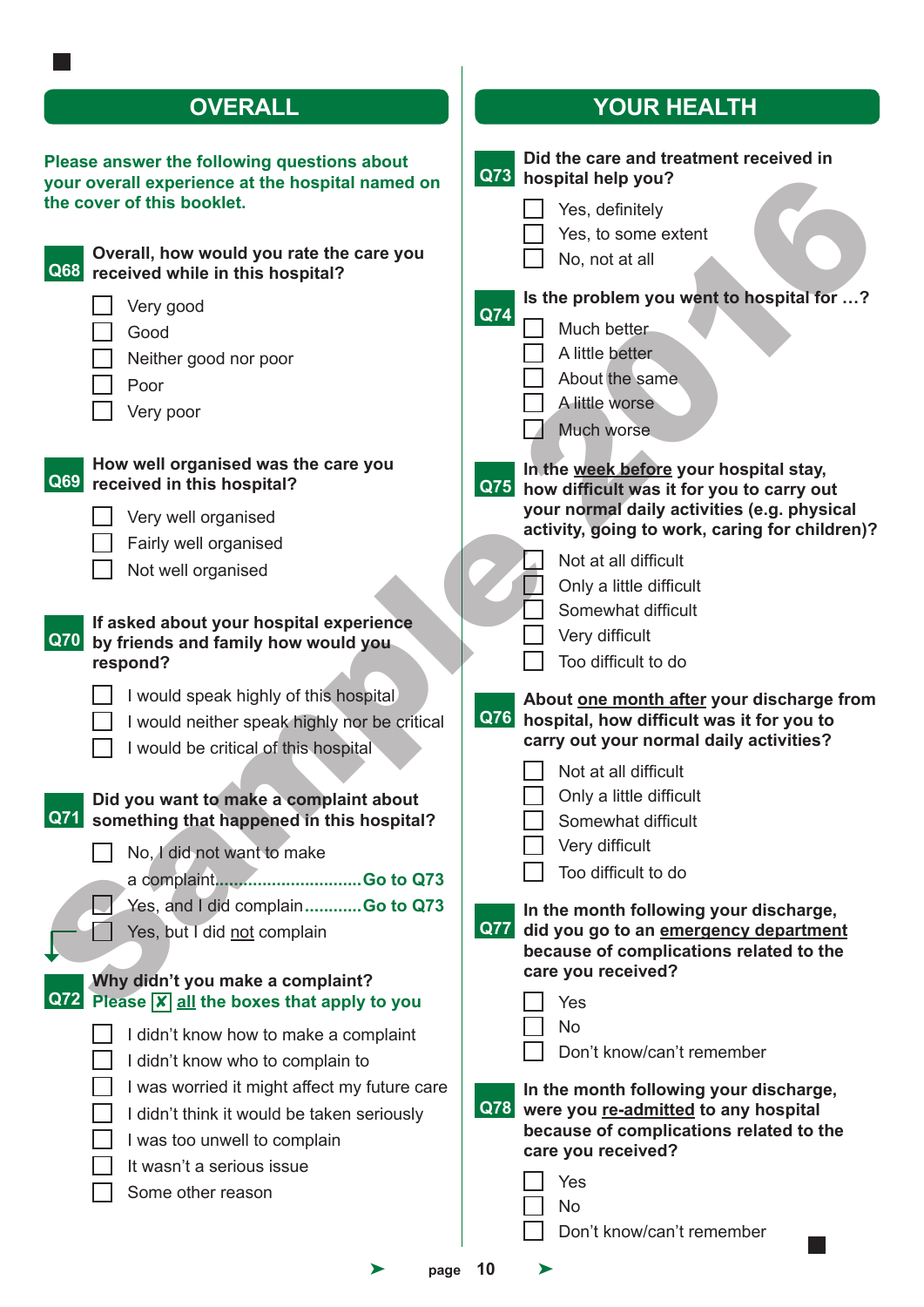| <b>ABOUT YOU (THE PATIENT)</b><br>What year were you born?                                                                                                                                                                                                                                                                                                                                                                  | Which, if any, of the following long-standing<br>Q85<br>conditions do you have (including age<br>related conditions)?<br>Please $\boxed{\mathsf{x}}$ all the boxes that apply to you                                                                                                                                                                                                                                                                                                                                                                                                                                                                                                                                                                                                                                      |
|-----------------------------------------------------------------------------------------------------------------------------------------------------------------------------------------------------------------------------------------------------------------------------------------------------------------------------------------------------------------------------------------------------------------------------|---------------------------------------------------------------------------------------------------------------------------------------------------------------------------------------------------------------------------------------------------------------------------------------------------------------------------------------------------------------------------------------------------------------------------------------------------------------------------------------------------------------------------------------------------------------------------------------------------------------------------------------------------------------------------------------------------------------------------------------------------------------------------------------------------------------------------|
| Q79<br><b>WRITE IN (YYYY</b>                                                                                                                                                                                                                                                                                                                                                                                                | Deafness or severe hearing impairment<br>Blindness or severe vision impairment<br>A long-standing illness (e.g. cancer, HIV,                                                                                                                                                                                                                                                                                                                                                                                                                                                                                                                                                                                                                                                                                              |
| What is your gender?<br>Q80<br>Male<br>Female<br>What is the highest level of education you<br>Q81<br>have completed?<br>Less than Year 12 or equivalent<br>Completed Year 12 or equivalent<br>Trade or technical certificate or diploma<br>University degree<br>Post graduate/higher degree<br>Which language do you mainly speak<br>Q82<br>at home?<br>English<br>A language other than English<br><b>Please write in</b> | diabetes, chronic heart disease)<br>A long-standing physical condition<br>A learning disability<br>A mental health condition (e.g. depression)<br>A neurological condition (e.g. Alzheimer's,<br>Parkinson's)<br>None of these<br>Who completed this survey?<br>Q86<br>The patient<br>The patient with help from someone else<br>Someone else on behalf of the patient<br>The Bureau of Health Information would<br>Q87<br>like your permission to link your survey<br>answers to other information from health<br>records relating to you which are maintained<br>by various NSW and Commonwealth<br>agencies (including your hospitalisations,<br>medical visits, ambulance transportation,                                                                                                                             |
| the language:<br>Are you of Aboriginal origin, Torres Strait<br>Q83 Islander origin, or both?<br>Yes, Aboriginal<br>Yes, Torres Strait Islander<br>Yes, both Aboriginal and Torres Strait Islander<br>No<br>In general, how would you rate your health?<br>Q84<br><b>Excellent</b><br>Very good<br>Good<br>Fair<br>Poor                                                                                                     | medication or health registry information).<br>Linking to your health care information for<br>the two years before and after your visit will<br>allow us to better understand how different<br>aspects of the care provided by health<br>facilities are related to the health and use of<br>health services of their patients.<br>Your information will be treated in the<br>strictest confidence. We will receive the<br>linked information after your name and<br>address have been removed. We will not<br>report any results which may identify you<br>as an individual and your responses will not<br>be accessible to the people who looked after<br>you.<br>Do you give permission for the Bureau of<br>Health Information to link your answers from<br>this survey to health records related to you?<br>Yes<br>No |